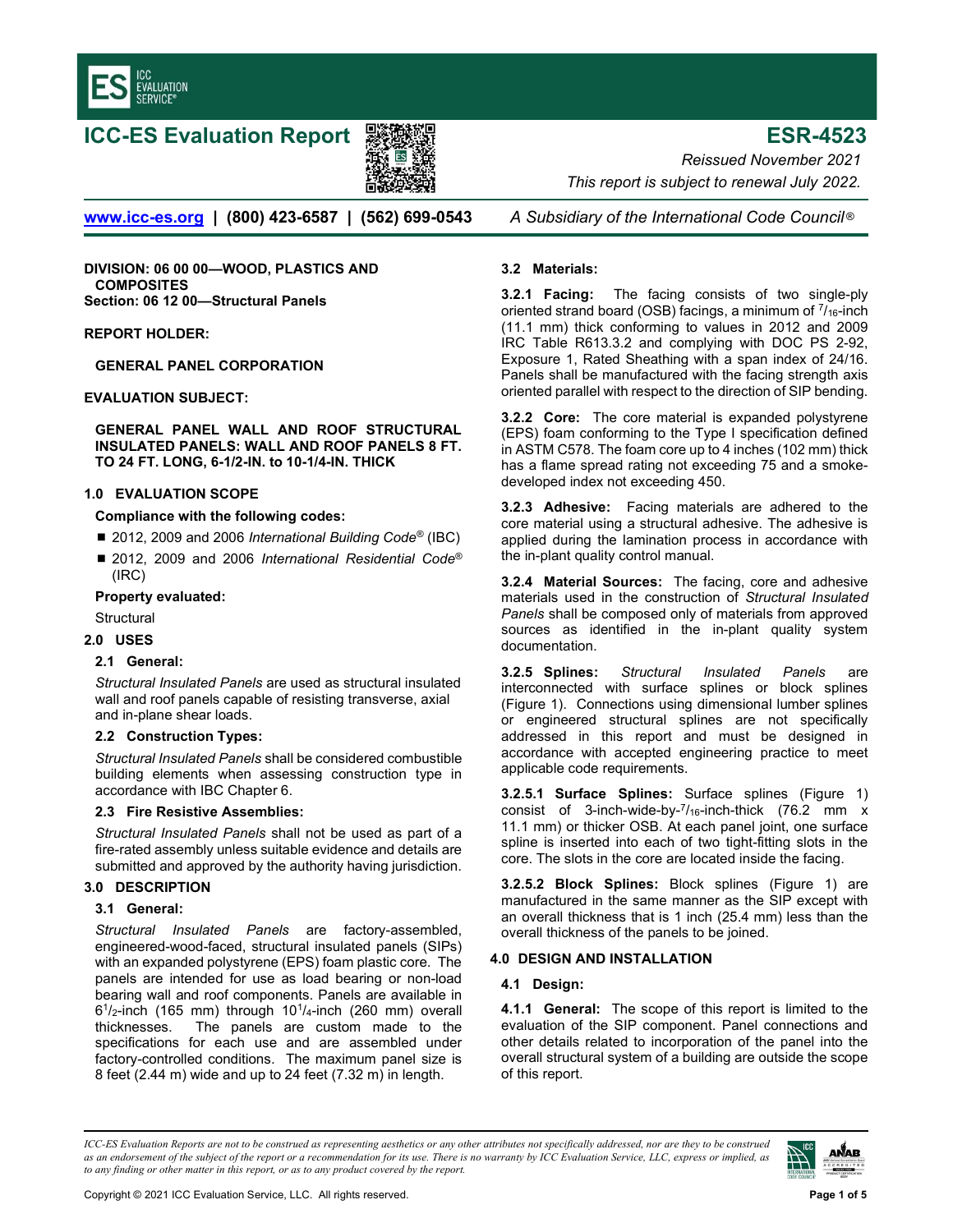**4.1.2 Design Approval:** Where required by the authority having jurisdiction, structures using *Structural Insulated Panels* shall be designed by a registered design professional. Construction documents, including engineering calculations and drawings providing floor plans, window details, door details and connector details, shall be submitted to the code official when application is made for a permit. The individual preparing such documents shall possess the necessary qualifications as required by the applicable code and the professional registration laws of the state where the construction is undertaken. Approved construction documents shall be available at all times on the jobsite during installation.

**4.1.3 Design Loads:** Design loads to be resisted by *Structural Insulated Panels* shall be as required under the applicable building code. Loads shall not exceed the loads noted in this report.

**4.1.4 Allowable Loads:** Allowable axial, transverse and racking loads may be calculated using the panel properties provided in Tables 1 and 2 or may be selected from Tables 3 through 5. Maximum and minimum panel heights, spans and thicknesses are limited as provided in Tables 2 through 5. Unless otherwise noted, all properties and allowable loads apply to panels joined with surface or block splines. Allowable loads for reinforced panel capacities shall be designed by a registered professional. Calculations demonstrating that the loads applied are less than the allowable loads described in this report shall be submitted to the code official for approval. For loading conditions not specifically addressed herein, structural members designed in accordance with accepted engineering practice shall be provided to meet applicable code requirements.

**4.1.5 Concentrated Loads:** Axial loads shall be applied to the SIP through continuous members such as structural insulated roof or floor panels or repetitive members such as joists, trusses or rafters spaced at regular intervals of 24 inches (610 mm) on center or less. Such members shall be fastened to a rim board or similar member to distribute the load to the SIP. For other loading conditions reinforcement shall be provided. This reinforcement shall be designed in accordance with accepted engineering practice.

**4.1.6 Eccentric and Side Loads:** Axial loads shall be applied concentrically to the top of the SIP. Loads shall not be applied eccentrically or through framing attached to one side of the panel (such as balloon framing) except where additional engineering documentation is provided.

**4.1.7 Openings:** Openings in panels shall be reinforced with structural materials designed in accordance with accepted engineering practice to resist all loads applied to the opening as required by the applicable code. Details of the door and window openings shall be provided to clarify the manner of supporting axial, transverse and/or racking shear loads at openings. Such details shall be shown on approved design documents and subject to approval by the local authority having jurisdiction.

**4.1.8 In-Plane Shear Design:** Shear walls utilizing block or surface splines shall be sized to resist all code required wind and seismic loads without exceeding the allowable loads provided in Table 5. The maximum panel height-towidth ratio shall be 2:1. Shear wall chords, hold-downs and connections to transfer shear forces between the wall and surrounding structure shall be designed in accordance with accepted engineering practice. Allowable strengths for shear walls with structural splines along each panel edge shall be designed in accordance with accepted engineering

practice and subject to the limitations for wood sheathed shear walls.

**4.1.9 Seismic Design:** The use of the shear walls (racking shear) is limited to structures in Seismic Design Categories A, B and C. Where SIPs are used to resist seismic forces, the following factors shall be used for design: Response Modification Coefficient, R = 2.0; System Overstrength Factor,  $\Omega_0$  = 2.5; Deflection Amplification Factor,  $C_d = 2.0$ .

**4.1.10 Combined Loads:** Panels subjected to any combination of transverse, axial or in-plane shear loads shall be analyzed utilizing a straight-line interaction.

# **4.2 Installation:**

**4.2.1 General:** *Structural Insulated Panels* shall be fabricated, identified and installed in accordance with this report, the approved construction documents and the applicable code. In the event of a conflict between the manufacturer's published installation instructions and this report, this report shall govern. Approved construction documents shall be available at all times on the jobsite during installation.

**4.2.2 Splines:** *Structural Insulated Panels* are interconnected at the panel edges through the use of a spline. The spline type may be of any configuration listed in Section 3.2.5 as required by the specific design. The spline shall be secured in place with not less than 0.113-inch x  $2^{3}/_{8}$ -inch (2.9 mm x 60.3 mm) nails, spaced 6 inches (152 mm) on center, or an approved equivalent fastener. Alternate spline connections may be required for panels subjected to in-plane racking forces. Such panels shall be interconnected with the minimum fasteners required in Table 5 or as directed by the designer.

**4.2.3 Plates:** The top and bottom plates of the panels shall be dimensional or engineered lumber sized to match the core thickness of the panel. The plates shall be secured using not less than 0.113-inch x  $2^3$ / $_8$ -inch (2.9 mm x 60.3 mm) nails, spaced 6 inches (152 mm) on center, on both sides of the panel or an approved equivalent fastener.

**4.2.4 Cutting and Notching:** No field cutting or routing of the panels shall be permitted except as shown on approved construction documents.

**4.2.5 Protection from Decay:** SIPs that rest on exterior foundation walls shall not be located less than 8 inches (203 mm) from exposed earth. SIPs supported by concrete or masonry that is in direct contact with earth shall be protected from the concrete or masonry by a moisture barrier.

**4.2.6 Protection from Termites:** In areas subject to damage from termites, SIPs shall be protected from termites using an approved method. Panels shall not be installed below grade or in contact with earth.

**4.2.7 Heat-Producing Fixtures:** Heat-producing fixtures shall not be installed in the panels unless protected by a method approved by the code official or documented in test reports.

# **4.2.8 Voids and Holes:**

**4.2.8.1 Voids in Core:** In lieu of openings designed in accordance with section 4.1.7, the following voids are permitted. Voids may be provided in the panel core during fabrication at predetermined locations only. Voids parallel to the panel span shall be limited to a single 1-inch (25.4 mm) maximum diameter hole. Such voids shall be spaced a minimum of 4 feet (1.22 m) on center measured perpendicular to the panel span. Two  $\frac{1}{2}$ -inch (12.7 mm)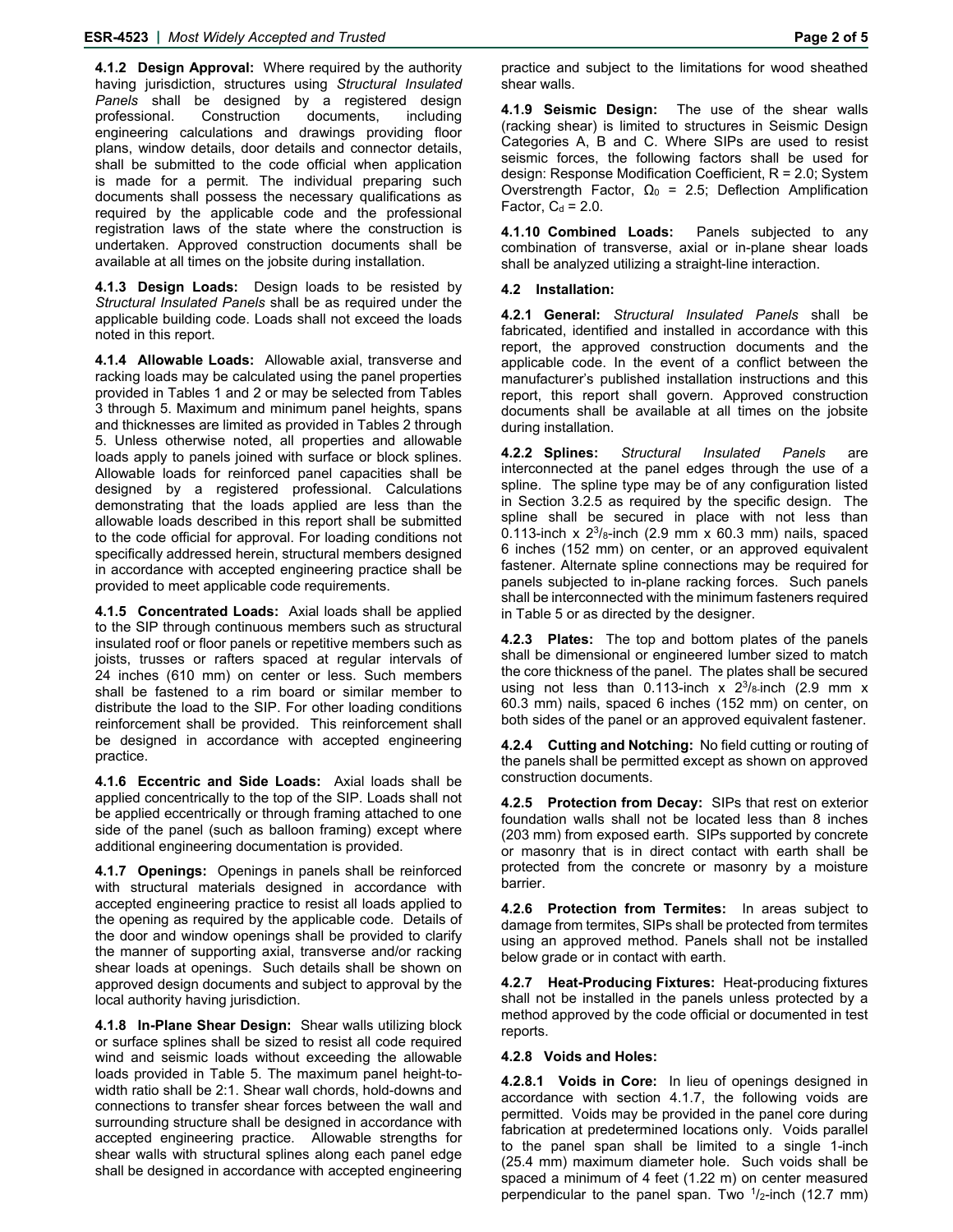diameter holes may be substituted for the single 1-inch (25.4 mm) hole provided they are maintained parallel and within 2 inches (50.8 mm) of each other.

Voids perpendicular to the panel span shall be limited to a single 1<sup>1</sup>/<sub>2</sub>-inch (38.1 mm) maximum hole placed not closer than 12 inches (304.8 mm) from the support. Additional voids in the same direction shall be spaced not less than 32 inches (812.8 mm) on center.

**4.2.8.2 Holes in Panels:** Holes may be placed in panels during fabrication at predetermined locations only. Holes shall be limited to 4-inches x 4-inches (102 mm x 102 mm) square. The minimum distance between holes shall not be less than 4 feet (1.22 m) on center measured perpendicular to the panel span and 24 inches (610 mm) on center measured parallel to the panel span. Not more than three holes shall be permitted in a single line parallel to the panel span. The holes may intersect voids permitted elsewhere in this report.

#### **4.2.9 Panel Cladding:**

**4.2.9.1 Roof Covering:** The roof covering, underlayment and flashing shall comply with the applicable codes. All roofing materials must be installed in accordance with the manufacturer's installation instructions. The use of roof coverings requiring the application of heat during installation shall be reviewed and approved by a registered design professional.

**4.2.9.2 Exterior Wall Covering:** Panels shall be covered on the exterior by a water-resistive barrier as required by the applicable code. The water-resistive barrier shall be attached with flashing in such a manner as to provide a continuous water-resistive barrier behind the exterior wall veneer. The exterior facing of the SIP wall shall be covered with weather protection as required by the adopted building code or other approved materials.

**4.2.9.3 Interior Wall Covering:** The SIP foam plastic core shall be separated from the interior of the building by an approved thermal barrier of  $\frac{1}{2}$ -inch (12.7 mm) gypsum wallboard or equivalent thermal barrier where required by IBC Section 2603.4.

# **5.0 CONDITIONS OF USE**

*Structural Insulated Panels* as described in this report comply with the codes listed in Section 1.0 of this report, subject to the following conditions:

- **5.1** Installation complies with this report and the approved construction documents.
- **5.2** This report applies only to the panel thicknesses specifically listed herein.
- **5.3** In-use panel heights/spans shall not exceed the values listed herein. Extrapolation beyond the values listed herein is not permitted.
- **5.4** This evaluation report is revised to add a manufacturing location that has been qualified and is under the inspection program with inspections by ICC-ES, since the *Structural Insulated Panels* are currently not manufactured under this evaluation report.

## **6.0 EVIDENCE SUBMITTED**

Reports of axial load, transverse load, and in-plane racking shear tests of panels in accordance with the general guidelines of ASTM E72.

#### **7.0 IDENTIFICATION**

- **7.1** *Structural Insulated Panels* are not to be labeled with this evaluation report number, since there is no product manufacturing as described in Section 5.4
- **7.2** The report holder's contact information is the following:

**GENERAL PANEL CORPORATION POST OFFICE BOX 279 2604 SUNSET DRIVE GRENADA, MISSISSIPPI 38901 www.generalpanel.com**

| <b>PROPERTY</b>                                 | <b>STRONG-AXIS BENDING</b> |  |  |
|-------------------------------------------------|----------------------------|--|--|
| Allowable Tensile Stress, $F_t$ (psi)           | 495                        |  |  |
| Allowable Compressive Stress, $F_c$ (psi)       | 345                        |  |  |
| Elastic Modulus (Bending), E <sub>b</sub> (psi) | 1032000                    |  |  |
| Shear Modulus, G (psi)                          | 357                        |  |  |
| Allowable Core Shear Stress, $F_v$ (psi)        | 3.3                        |  |  |
| Reference Depth, h <sub>o</sub> (inch)          | 6.5                        |  |  |
| Shear Depth Factor Exponent, m                  | 0.88                       |  |  |

#### TABLE 1-BASIC PROPERTIES<sup>1, 2</sup>

For **SI:** 1 inch = 25.4 mm; 1 psi = 6.8948 kPa.

 $^1$  All properties are based on a minimum panel width of 24 inches.<br><sup>2</sup>. Pefer, to, *Structural, Insulated, Panel (SIP*), *Engineering, Desig* 

<sup>2</sup> Refer to Structural Insulated Panel (SIP) Engineering Design Guide (SIP-*EDG01-19)* for details on engineered design using basic panel properties.

| <b>PANEL</b><br><b>THICKNESS</b><br>h (inches) | <b>CORE</b><br><b>THICKNESS</b><br>c (inches) | <b>DEAD</b><br><b>WEIGHT</b><br>$w_d$ (psf) | <b>FACING</b><br><b>AREA</b><br>A,<br>(inches <sup>2</sup> /foot) | <b>SHEAR</b><br><b>AREA</b><br>A.<br>(inches <sup>2</sup> /foot) | <b>MOMENT OF</b><br><b>INERTIA</b><br>(inches <sup>4</sup> /foot) | <b>SECTION</b><br><b>MODULUS</b><br>(inches <sup>3</sup> /foot) | <b>RADIUS</b><br>ΟF<br><b>GYRATION</b><br>(inches) | <b>CENTROID-</b><br><b>TO-FACING</b><br><b>DISTANCE</b><br>$y_c$ (inches) |
|------------------------------------------------|-----------------------------------------------|---------------------------------------------|-------------------------------------------------------------------|------------------------------------------------------------------|-------------------------------------------------------------------|-----------------------------------------------------------------|----------------------------------------------------|---------------------------------------------------------------------------|
| 6.50                                           | 5.63                                          | 3.3                                         | 10.5                                                              | 72.8                                                             | 96.5                                                              | 29.7                                                            | 3.03                                               | 3.25                                                                      |
| 8.25                                           | 7.38                                          | 3.4                                         | 10.5                                                              | 93.8                                                             | 160.2                                                             | 38.8                                                            | 3.91                                               | 4.13                                                                      |
| 10.25                                          | 9.38                                          | 3.6                                         | 10.5                                                              | 117.8                                                            | 252.7                                                             | 49.3                                                            | 4.91                                               | 5.13                                                                      |

**TABLE 2—SECTION PROPERTIES**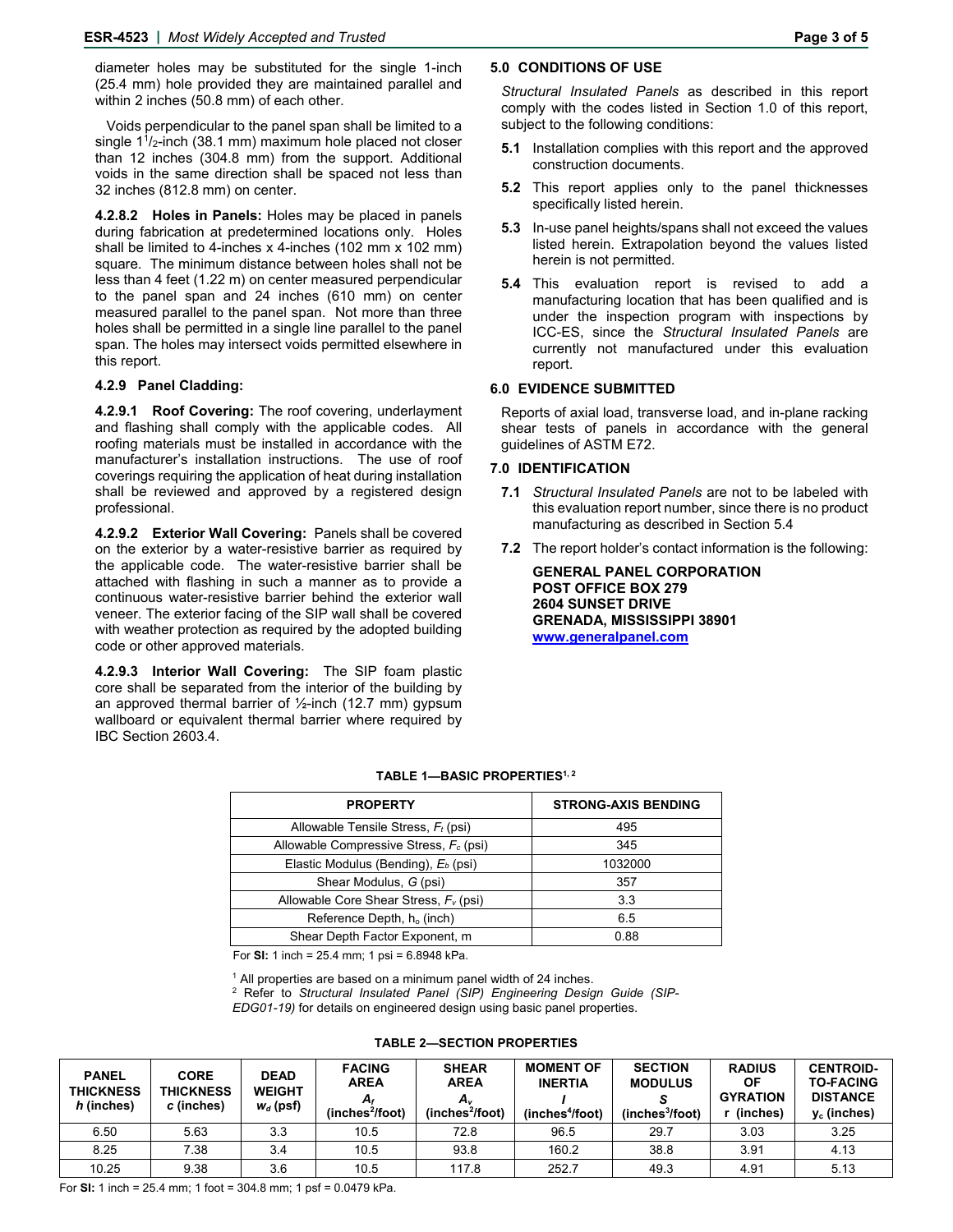

**FIGURE 1—TYPES OF SPLINES** 

| <b>PANEL</b>  | $61/2$ -INCH-THICK SIP        |       |       | 8 <sup>1</sup> / <sub>4</sub> -INCH-THICK SIP |       |       | 10 <sup>1</sup> / <sub>4</sub> -INCH-THICK SIP |       |       |
|---------------|-------------------------------|-------|-------|-----------------------------------------------|-------|-------|------------------------------------------------|-------|-------|
| <b>LENGTH</b> | Deflection Limit <sup>2</sup> |       |       | Deflection Limit <sup>2</sup>                 |       |       | Deflection Limit <sup>2</sup>                  |       |       |
| (feet)        | L/180                         | L/240 | L/360 | L/180                                         | L/240 | L/360 | L/180                                          | L/240 | L/360 |
| 8             | 72.0                          | 72.0  | 57.7  | 78.7                                          | 78.7  | 77.8  | 79.5                                           | 79.5  | 79.5  |
| 10            | 55.4                          | 55.4  | 41.5  | 59.9                                          | 59.9  | 57.1  | 63.6                                           | 63.6  | 63.6  |
| 12            | 45.0                          | 45.0  | 30.8  | 48.4                                          | 48.4  | 43.1  | 51.8                                           | 51.8  | 51.8  |
| 14            | 37.9                          | 35.0  | 23.3  | 40.5                                          | 40.5  | 33.3  | 43.2                                           | 43.2  | 43.2  |
| 16            | 32.7                          | 27.0  | 18.0  | 34.9                                          | 34.9  | 26.2  | 37.1                                           | 37.1  | 36.1  |
| 18            | 28.3                          | 21.2  | 14.1  | 30.6                                          | 30.6  | 20.8  | 32.4                                           | 32.4  | 29.1  |
| 20            | 22.5                          | 16.9  | 11.3  | 27.3                                          | 25.2  | 16.8  | 28.9                                           | 28.9  | 23.7  |

# **TABLE 3—ALLOWABLE UNIFORM TRANSVERSE LOADS (psf) 1, 3, 4**

For **SI:** 1 inch = 25.4 mm; 1 foot = 304.8 mm; 1 psf = 0.0479 kPa.

 $1$ Table values assume a simply supported panel with  $11_2$ inches (38.1 mm) of continuous bearing on facing at supports ( $C_v$  = 1.0) with solid wood plates at bearing locations. Values do not include the dead weight of the panel. 2

<sup>2</sup>Deflection limit shall be selected by building designer based on the serviceability requirements of the structure and the requirements of adopted building code. Values are based on loads of short duration only and do not consider effects of creep. 3 <sup>3</sup>Permanent loads, such as dead load, shall not exceed 0.50 times the tabulated load.

For wall panel capacities utilizing a zero bearing configuration, shown in Figure 2, multiply the allowable uniform load shown by  $C_v$  = 0.77. Required connections must be made on each side of the panel. Fasteners shall be equivalent to 0.113-inch x  $2^{3}/_8$ -inch (2.9 mm x 60.3 mm) nails spaced 6 inches (152 mm) on center into dimensional or engineered lumber having an equivalent specific gravity of 0.42 or greater.



**FIGURE 2—ZERO BEARING SUPPORT**